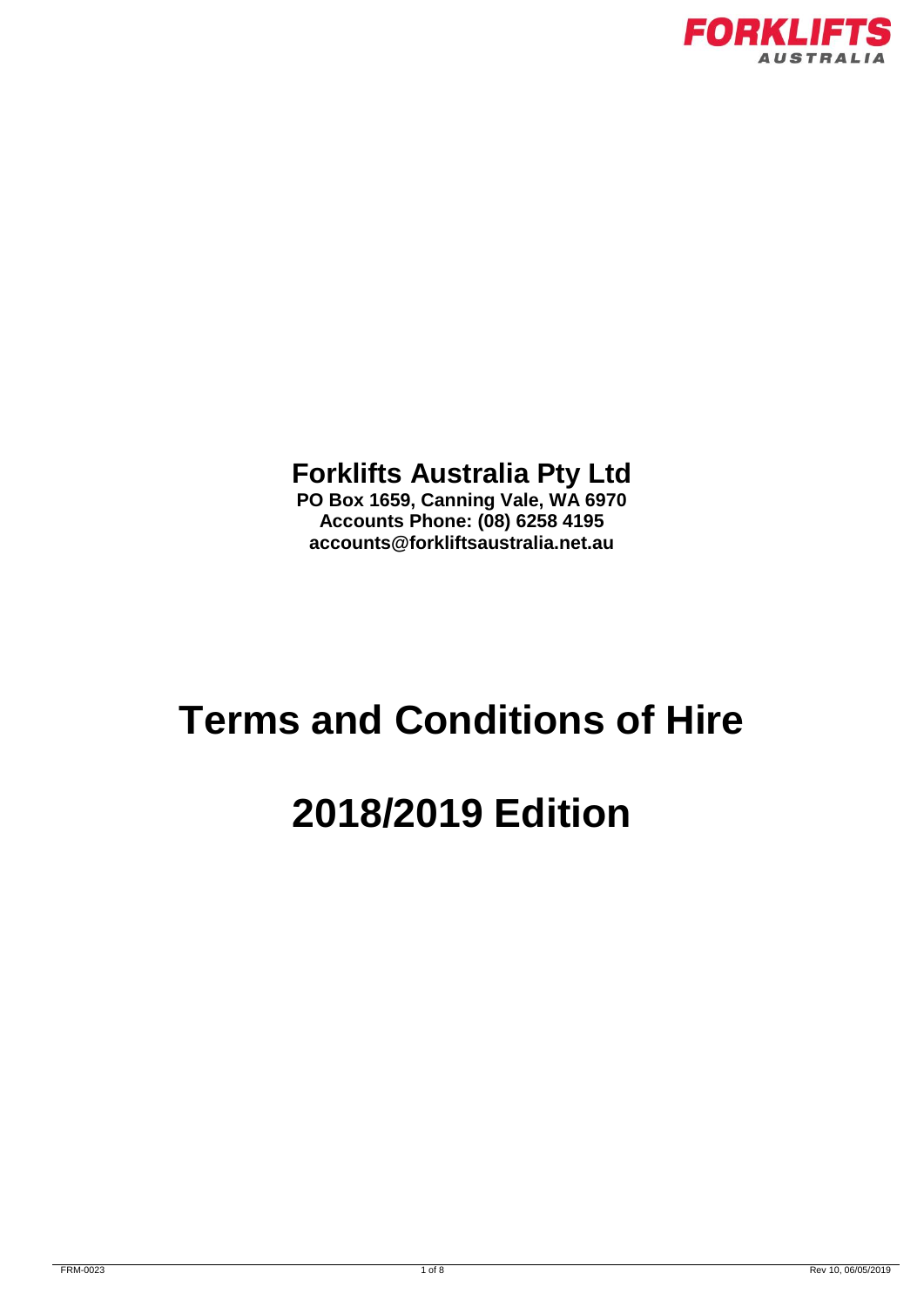

### **Terms and Conditions of Hire**

#### **1. Definitions and Interpretation**

1.1. In these Terms and Conditions of Hire, unless specified to the contrary, the following words and phrases have the meanings given to them: "**Access**" means Access Rentals Australia Pty Ltd (ABN: 21 226 811 529) or the other Access Entity from which the Hirer hires equipment (as applicable).

"**Access Entity**" means Access Group Australia Pty Ltd (ACN 096 170 071) or any of its related bodies corporate (as that term is defined in the Corporations Act 2001 (Cth)) as appropriate including (but not limited to); Access Rentals Australia Pty Ltd (ACN 104 523 088); Access Equipment Hire Australia Pty Ltd (ACN 131 094 874); Access Hire South Australia Pty Ltd (ACN 111 648 189); Tilt Trays Australia Pty Ltd (ACN 101 325 302); Low Loaders Australia Pty Ltd (ACN 134 989 718); Forklifts Australia Pty Ltd (ACN 159 286 496); Generators Australia Pty Ltd (ACN 114 816 465), Lighting Towers Australia Pty Ltd (ACN 112 110 022) and Access Hire New South Wales Pty Ltd (ACN 121 860 955).

"**Claim**" means in relation to a person, corporation or other legal entity, a claim, demand, remedy, suit, injury, damage, loss, cost of liability, action, proceeding, right of action, claim for compensation or reimbursement or liability incurred or to be made or recovered by or against such person, corporation or other legal entity however arising and whether ascertained or unascertained.

"**Credit Application**" means the Hirer's signed application for credit accommodation by Access in respect of Equipment hire and in respect of which a copy of these Terms and Conditions is attached.

"**Equipment**" means any machine hired by Access to the Hirer and includes all tools, accessories, parts, item of equipment and devices affixed thereto or supplied therewith.

"**Environmental Disposal Levy"** has the meaning given in claus[e 4.6.](#page-2-0)

"**Environmental Laws**" means any statute, policy directions or regulations made or issued by a regulatory body or government body relating to the environment including (without limitation) the protection of the environment.

"**Guarantors**" means the Guarantors listed in item 2 of the schedule to the Deed of Guarantee and Indemnity.

"**Hire Agreement**" means every agreement between Access and the Hirer for the hire of Equipment (whether signed or not) including a Hire Docket, all of which will be deemed to include:

(a) the Credit Application (or other order documentation approved by Access in respect of the Equipment); and

(b) these Terms and Conditions of Hire.

"**Hire Docket**" means each docket (if any) issued by Access identifying, amongst other things, the Equipment, the Hire Period and the hire rate that will be charged under clause 3.4 hereof.

"**Hire Period**" has the meaning given in clause 3.

"**Hirer**" means the person, firm or corporation to whom the Equipment is hired by Access (including the party named and described in the Credit Application as the "Hirer") and includes any contractor, employee, servant, agent or other person claiming through, under or in trust for any such person, firm or corporation.

"**Location**" means the place where the Hirer will use the Equipment.

"**Rental Levy**" has the meaning given in claus[e 4.15.](#page-3-0)

- 1.2. In the interpretation of these Terms and Conditions of Hire, unless specified to the contrary:
	- (a) words importing the singular include the plural and *vice versa*;
	- (b) words importing any gender includes both genders;
	- (c) a reference to any matter or thing includes the whole and each part of it separately;
	- (d) where a word or expression is given a particular meaning, other parts of speech and grammatical forms of that word or expression have a corresponding meaning;
	- (e) a reference to a natural person includes a company or other corporate body or *vice versa*;
	- (f) a reference to any legislation, regulation, code or local law includes any modification, re-enactment or substitution of it;
	- (g) the obligations imposed by these Terms and Conditions of Hire on or in favour of a party who is a natural person includes his heirs, executors, administrators and assigns;
	- (h) the obligations imposed by these Terms and Conditions of Hire on or in favour of a party which is a company or other corporate body includes its successors and assigns;
	- (i) time will be of the essence; and use of the word "**including**" is to be read and construed without limitation.

#### **2. Title to Equipment**

- 2.1. The Hirer acknowledges that in all circumstances Access (or, if the Equipment is owned by another Access Entity, then that Access Entity) retains title to the Equipment (even if the Hirer goes into liquidation or becomes bankrupt during the Hire Period) and in no circumstances will it be deemed to be a fixture. The rights of the Hirer to use the Equipment are as a bailee only.
- 2.2. Except in the circumstances set out in clause 10, the Hirer must not offer, sell, assign, sub-let, charge, mortgage, pledge, create any form of security interest or otherwise deal with the Equipment in any way which is inconsistent with the rights of Access as owner.
- 2.3. All risk in the Equipment passes to the Hirer upon delivery to the Hirer or collection of the Equipment by the Hirer, continues during the entirety of the Hire Period and only ceases when Access acknowledges that the Equipment has been returned to Access (or when the Equipment is collected by Access if agreed).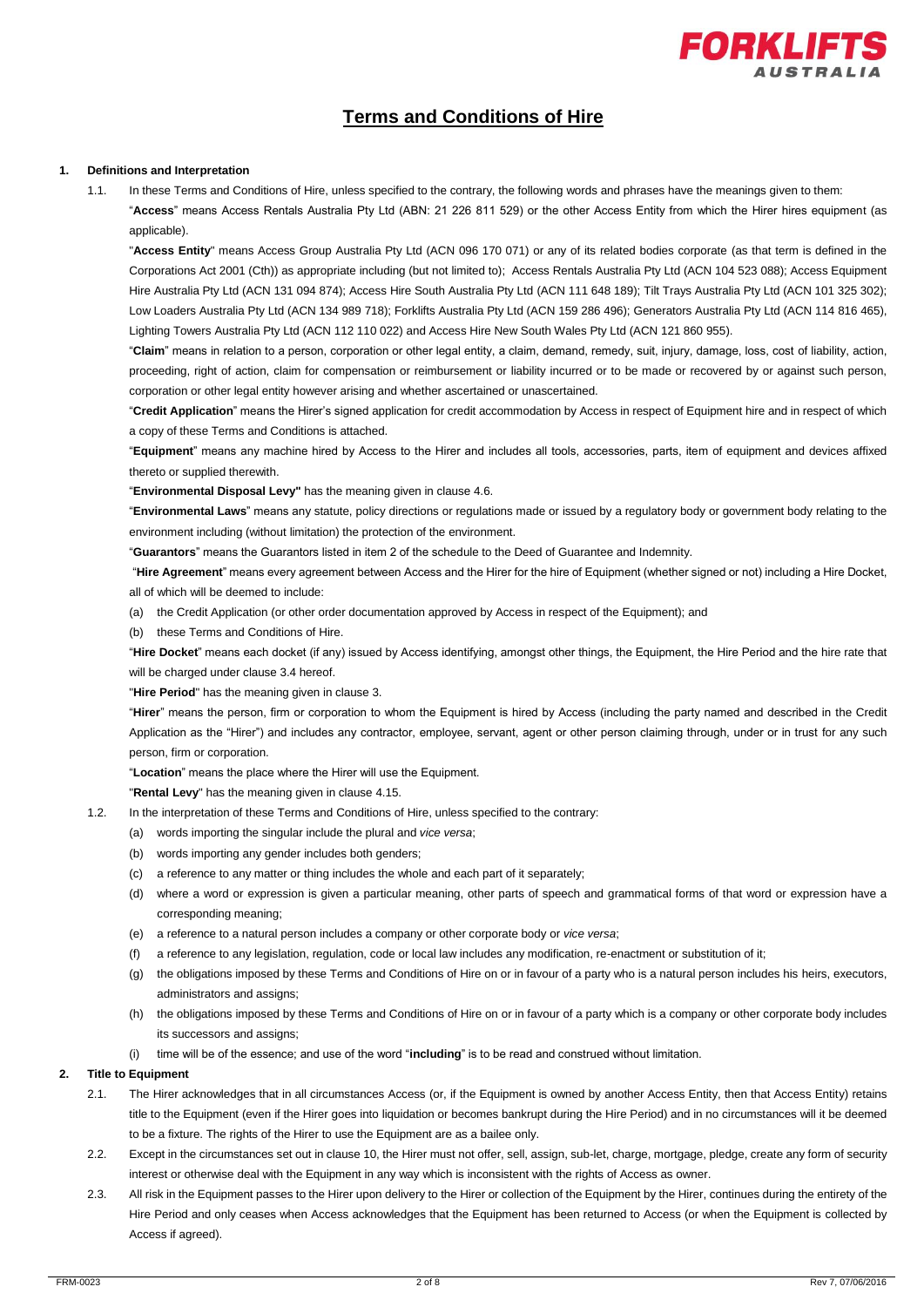

#### **3. Hire Period**

- 3.1. Subject to clause 3.3, the period of hire commences when the Hirer takes possession of the Equipment or when Access delivers the Equipment in accordance with the Hirer's instructions and the period of hire ends when the Equipment is back in the possession of Access (in total, the "**Hire Period**"). The Hire Period includes weekends and public holidays and is irrespective of the time the Equipment is being used.
- 3.2. The Hirer will be entitled to use the Equipment for the Hire Period on the express understanding that it will be charged for such use in accordance with the Hire Agreement.
- 3.3. Should Access agree with the Hirer that Access will deliver and collect the Equipment, hire charges will commence from the time the Equipment leaves Access' premises and continue until the date that the Equipment is available for collection from the Location ("**Off-Hire Date**"). The Hirer must notify Access of that date in advance and Access may give the Hirer a number as verification that such notification has been received ("**Off-Hire Number**").

The notification will be given by the Hirer with sufficient time in advance (prior to 3pm of the day of the off-hire) for the Equipment to be picked up and returned to Access' premises within Access' normal business hours by the Off-Hire Date. If Access considers that insufficient notice has been given, the Hirer will be charged for such additional period of time as Access considers is necessary to arrange collection or delivery of the Equipment, but in any case no less than an extra days hire. Any hire period specified on the Hire Agreement will not be deemed notice to Access that the Equipment is available for collection. Where Access agrees to collect the Equipment, the Hirer remains responsible for theft, loss or damage to the Equipment until the Equipment is collected by Access.

- 3.4. The Hire Agreement will specify the type of rate that will apply. Equipment hired for at least 5 days in a seven day period, will be charged at the weekly rate.
- 3.5. Access reserves the right to charge a minimum period of hire for certain types of Equipment. The minimum period of hire may not be varied except if agreed in writing by Access.
- 3.6. The Hire Period will not be subject to stand down or adjustment for any reason whatsoever unless agreed to by Access in writing.

#### **4. Hire Charges and Other Charges**

- 4.1. **Hire**: Subject to clause 4.10, the Hirer will pay Access the hire charges set out in the Hire Agreement, as well as other levies or charges that may be applicable. The Hirer is not entitled to any discount or rebate if the Equipment is not used by the Hirer for any part of the Hire Period. If the Equipment is used for more than eight hours on any given day Access may charge a double shift rate calculated as the hire rate x 2.
- 4.2. **Pricing Confidentiality:** The Hirer acknowledges that all pricing quoted by Access is for the Hirer only and must be kept confidential at all times.
- 4.3. **Other Services**: Access will, if requested by the Hirer, and only if personnel are available, attend the site and instruct the Hirer in the operation of the Equipment. The Hirer will in addition to the hire charges pay Access for such services at the scheduled rate per hour or part thereof including travelling time plus any associated travel and accommodation costs incurred by Access
- 4.4. **Consumables and Trade Materials:** The Hirer will be liable for charges made for consumables and trade materials used at the scheduled rate.
- 4.5. **Tax and Government Charges**: The Hirer will be liable for stamp duty, GST and all other applicable taxes, duties, levies, penalties and any other government charges imposed on the Hire Agreement or in respect of the Hire Period. If the Hirer wishes to claim exemption from duty or tax, the Hirer must furnish appropriate exemption certificates to Access. Unless otherwise expressly agreed in writing by Access, any quarantine costs payable in respect of the Equipment (including without limitation the costs of any necessary disassembly, reassembly and cleaning of the Equipment) is payable by the Hirer, and the Hirer must also pay the hire charges during the period of such disassembly, reassembly and cleaning of the Equipment.
- <span id="page-2-0"></span>4.6. **Environmental Disposal Levy:** The Hirer will pay the amount specified by Access in the Hire Agreement in consideration of any oil, grease or other environmental contaminants used, applied or discarded in connection with the Equipment.
- 4.7. **Credit Card Payments**: The Hirer acknowledges that Access may impose a charge for accepting payments by credit card in the amount of 1.5% of the total charges that would otherwise apply.
- 4.8. **Delivery**: If the Hirer requires Access to deliver, collect or install the Equipment, the Hirer will be liable for the cost of delivery, collection or installation. Access will not be responsible for any loss or damage whatsoever caused by delays in delivery or installation or failure to deliver for any reason whatsoever, including negligence on the part of Access or its agents or employees. Access shall have the right to charge the Hirer for an additional delivery or collection fee for each occasion where the Equipment was not able to be delivered and or collected at the agreed times and location. Access is not a common carrier and does not accept the obligation or liability of common carriers. Access may refuse the handling, lifting and/or carriage of Equipment for any person in its discretion and without being bound to give reason for such refusal.
- 4.9. **Return of Equipment**: The Customer will remain liable to be charged for the Equipment until it is returned to Access (if Access agrees to collect the Equipment then clause 3.3 applies.). The Hirer will charged a full day hire for the day on which the Equipment is returned by the Hirer (or collected by Access) irrespective of the time at which the Equipment is returned (or collected by Access).
- 4.10. **Early Return of Equipment**: If the Hirer returns the Equipment before the expiry of the minimum period of hire mentioned in clause 3.5 (if any) , the Hirer will remain liable for all hire and other charges payable to Access for the minimum period of hire.
- 4.11. **Payment Due Date**: The Hirer is required to pay all fees, charges and costs that may become due and payable under the Hire Agreement within 30 days of the invoice date.
- 4.12. **Late Payment**: If a Hirer does not pay the amount of the Hire Agreement invoice by the payment due date, a late payment fee of 4% per month, compounding monthly, may be imposed. In addition, without limiting clause 9.4, the Hirer will be liable to indemnify Access for all expenses incurred by Access in recovering any amounts which the Hirer fails to pay by the payment due date (including any commission payable to any commercial or mercantile agents and legal costs). Where an invoice remains overdue for 3 days or longer, the Hirer's trading account will be placed on stop credit.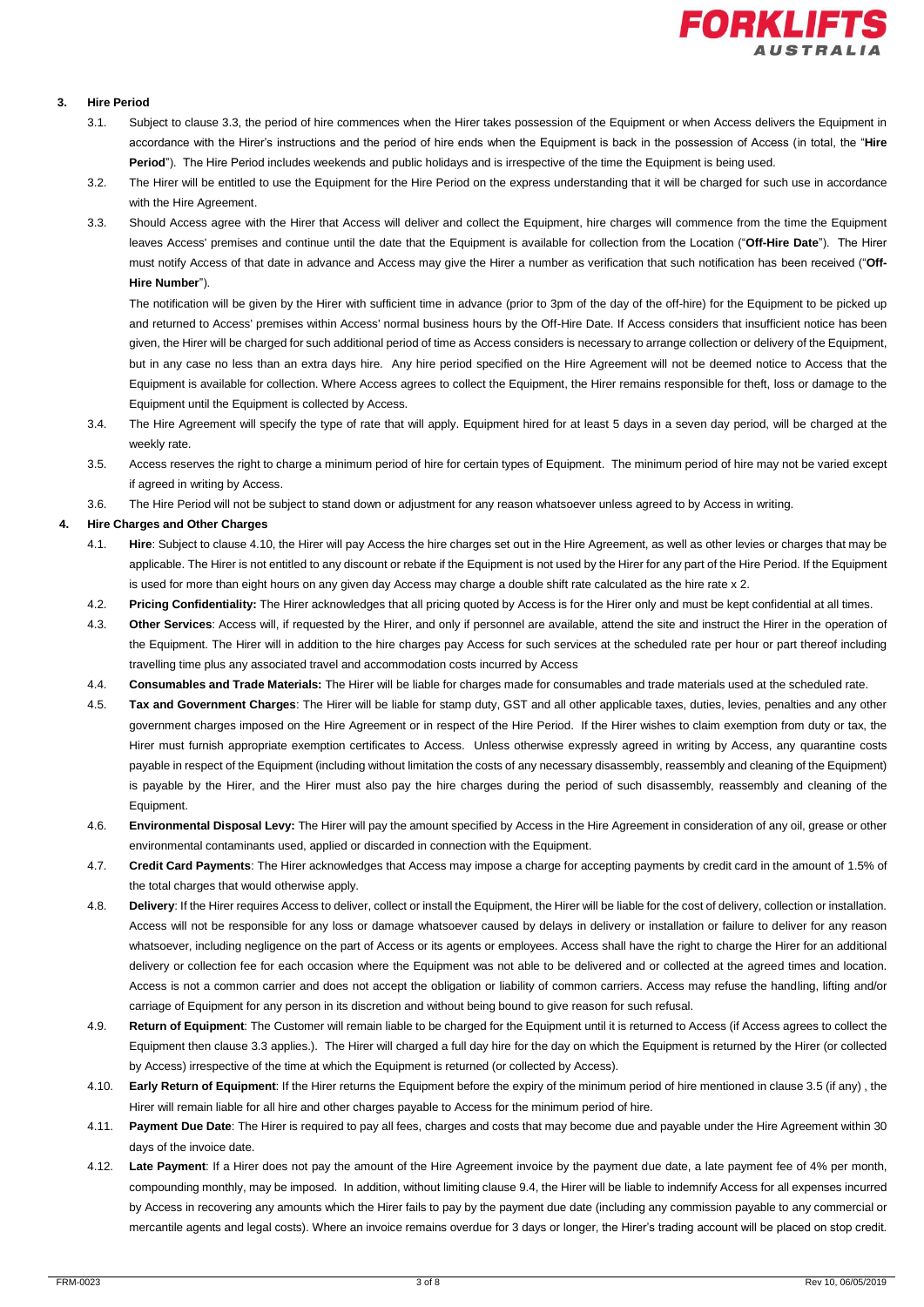

Where an invoice remains overdue for 15 days or longer. Access reserves the right for all equipment to be off-hired and removed and transported back to Access at the Hirer's cost.

- 4.13. **Set-off and application of funds**: Access may set-off against any credit owed to the Hirer any amount owing by the Hirer to Access. Any claims for credit by the Hirer shall be made within fourteen days of receiving Access' invoice. The Hirer must not withhold or make any deduction from any payment by way of set-off. The Hirer acknowledges and agrees that any payment made by the Hirer pursuant to this Agreement may be applied by Access to such outstanding moneys due to Access, as Access determines in its sole discretion and notwithstanding any direction given by the Hirer at the time of payment.
- 4.14. **Return time**: For the sake of certainty the Hirer may only return the Equipment to Access' premises during normal business hours.
- <span id="page-3-0"></span>4.15. **Rental Levy**: The Hirer will pay a 12.5% Rental Levy on all Hire Agreements in addition to Access' hire charges for the purpose of covering aesthetic and incidental wear and tear, servicing, break downs and costs associated with the hire and off-hire of Equipment in accordance with the manufacturers guidelines, all relevant Australian Standards and all recommendations published by the Elevating Work Platform Association. If the hirer refuses to pay the rental levy then all costs associated with aesthetic and incidental wear and tear, servicing, break downs and costs associated with the hire and off-hire of Equipment, will be on-charged to the Hirer. The rental levy does not constitute consideration for (and the Hirer remains responsible for)loss or damage occasioned by any one or more of the following:
	- (a) damage due to misuse, abuse or overloading of the Equipment or any components thereof;
	- (b) wrongful conversion of the Equipment or any components thereof;
	- (c) loss or damage suffered due to a contravention by the Hirer of the Hire Agreement;
	- (d) loss or damage arising from use in violation of any statutory laws and regulations;
	- (e) damage caused to tyres and tube by blowout, bruises, cuts or other causes inherent in the use of the Equipment;
	- (f) glass breakage or graffiti;
	- (g) loss or damage relating to lack of lubrication or other normal servicing of Equipment or due to a failure to comply with the cleaning and servicing instructions given by Access;
	- (h) loss or damage to the Equipment whilst located, used, loaded, unloaded, transported on or over water, wharves, bridges or vessels of any kind;
	- (i) loss or damage to motors or other electrical appliances or devices caused by overloading or artificial electrical current, including use of underrated or excessive length of extension leads on electrical powered tools and machines;
	- (j) damage caused by exposure to any corrosive or caustic substance, such as (without limitation) cyanide, salt, water and acid;
	- (k) theft of the Equipment or any deliberate damage of any type caused to the Equipment (whether caused by the Hirer or any third party whatsoever);
	- (l) loss or damage to Equipment during transport, except where transported by Access;
	- (m) loss or damage caused by the negligence of the Hirer and damage caused by paint, texture, coat, overspray, concrete, grinding, welding, gas, cutting, collision, dropping and/or impact.
	- Payment of the rental levy entitles the Hirer to one set of tyres per year. If the hirer refuses payment of rental levy then tyre wear will be charged on a usage basis. Tyre wear will be determined by a measurement taken at the start and completion of the hire period.
- 4.16. **Extreme Worksite Levy:** The Hirer will pay a 20% Extreme Worksite Levy on all Hire Agreements in addition to Access' hire charge if Equipment is used off-shore, over water or down in under-ground mines. The Hirer must advise Access in writing if the Equipment is proposed to be used offshore, over water or down in under-ground mines and must produce evidence that they have taken out suitable insurance cover for these items of Equipment, with such insurance cover to include Access as an insured and cover Access' ability as a principal in connection with the performance of the Hire Agreement and contain provisions whereby all rights subrogation or action against any of the persons comprising the insured are waived; the term "insured" applies to each of the persons comprising the insured as if a separate policy of insurance had been issued to each of them (subject to the overall sum insured not being increased as a result); and any non-disclosure or misrepresentation by one insured does not prejudice the right of the other insured to claim under any insurance policy.
- 4.17. **After Hours Servicing and Break-downs:** Access will provide on-site servicing and break-down assistance during standard working hours. If attendance to site is required after hours or on weekends, this will be charged at after-hour rates. minimum call out charge of 3 hours will be applicable.
- 4.18. **Non-Potable Water:** Where the use of non-potable water for dust suppression causes corrosion to equipment, the Hirer will be charged for refurbishment of the equipment.
- 4.19. **Cleaning**: The Hirer is responsible for all costs associated with any cleaning, painting, replacement of decals, repairs and refuelling of equipment returned to Access in an unsatisfactory condition as determined by Access. If the Equipment was in any way exposed to asbestos or asbestos containing materials during the period of Hire, the Hirer must ensure that the Equipment is decontaminated (including cleaned, washed and vacuumed) by a licensed asbestos removalist prior to return to Access. The Hirer must pay for all costs associated with this decontamination and provide evidence from a licensed asbestos removalist that this has been carried out.

#### **5. Hirer's Hire Obligations**

- 5.1. **Possession and Use by Hirer**: The Hire Agreement is personal to the Hirer and the Hirer will not allow nor authorise any other person or entity to use, re-hire or have possession of the Equipment at any time during the Hire Period.
- 5.2. **Suitability**: The Hirer agrees that the use of the Equipment is deemed acceptance it has satisfied itself as to the suitability, condition and fitness for purposes of the Equipment. Access gives no warranty that the Equipment is suitable for the Hirer's purpose.
- 5.3. **Operation of Equipment**: The Hirer warrants that at all times it will:
	- (a) operate the Equipment safely, strictly in accordance with all laws, only for its intended use and in accordance with the manufacturer's instructions;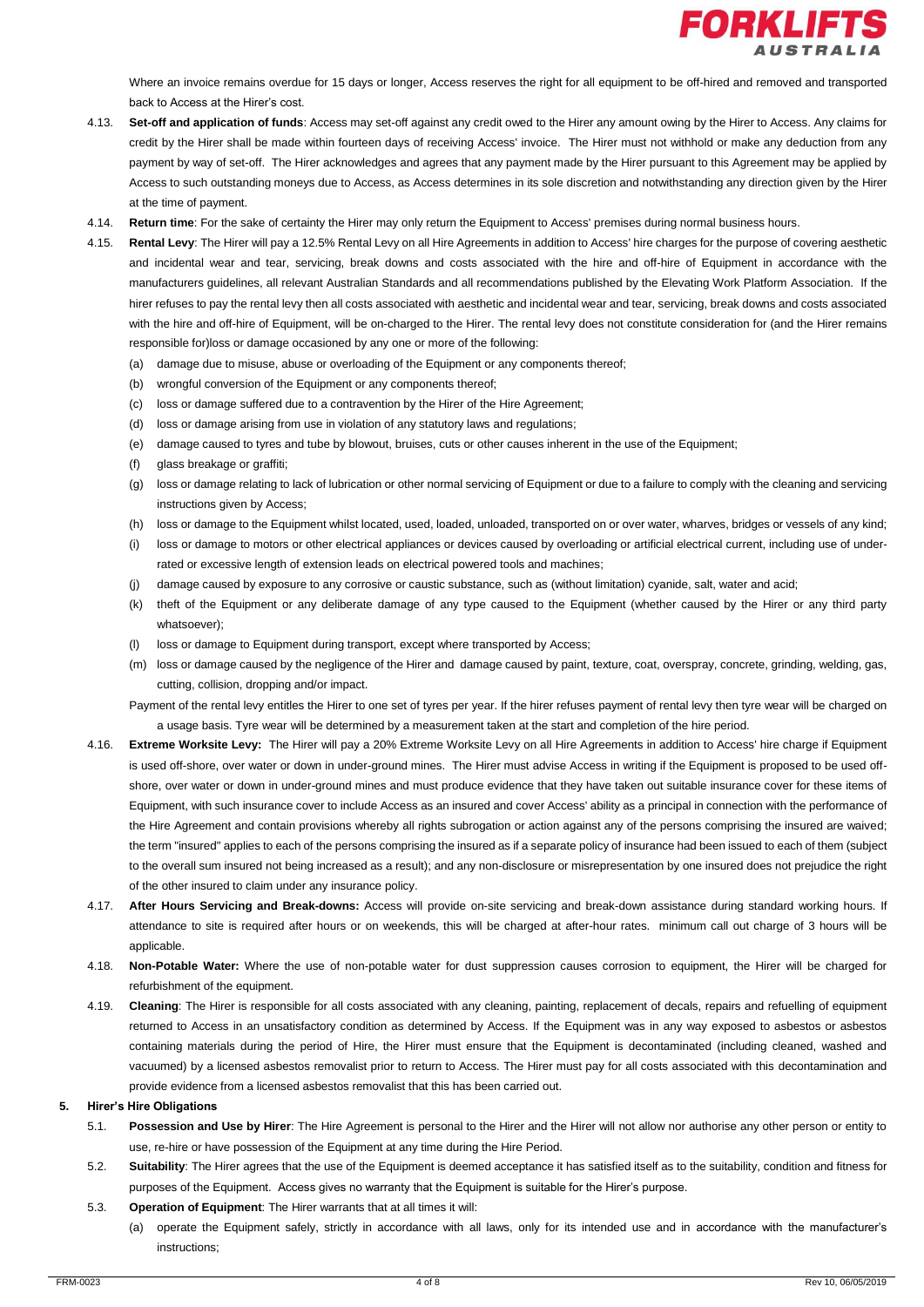

- (b) ensure persons operating or erecting the Equipment are suitably instructed/trained in its safe and proper use and where necessary hold a current Certificate of Competency and be licensed to use it;
- (c) return the Equipment to Access in the same good and clean condition it was in when the Hirer received it, ordinary fair wear and tear excluded. If the Hirer fails to clean the Equipment, Access will charge the cleaning cost to the Hirer.
- (d) display, maintain all safety signs and instructions (as required by law), and ensure that all instructions and signs are observed by the operator of the Equipment;
- (e) ensure all persons operating the Equipment wear suitable clothing and protective equipment as required or recommended by the manufacturer or by Access;
- (f) ensure that no persons operating the Equipment are under the influence of drugs or alcohol;
- (g) conduct a job safety analysis prior to using the Equipment at a site;
- (h) accept responsibility for the safe-keeping of and insuring the Equipment during the Hire Period;
- (i) ensure that no persons carry illegal, prohibited or dangerous substances in or on the Equipment; and
- (j) comply with all Environmental Laws from time to time and immediately rectify any breach of an Environmental Law caused by the use of the Equipment.
- 5.4. **Cleaning and Maintenance**: The Hirer must:
	- (a) carry out daily checks, clean, fuel, lubricate and maintain the Equipment in good condition and in accordance with the manufacturer's and Access' instructions at the Hirer's cost; and
	- (b) not in any way alter, modify, tamper with, damage or repair the Equipment without Access' written consent.
- 5.5. **Safekeeping**: The Hirer must ensure that during the Hire Period the Equipment is stored safely and securely and is protected from theft, seizure, damage or vandalism.
- 5.6. **Alteration and Identifying Marks**: The Hirer must not alter, deface, remove or erase any notices, safety information, identifying mark, plate or number on the Equipment.
- 5.7. **Inspections**: The Hirer consents to Access inspecting the Equipment from time to time during the Hire Period. In addition, the Hirer may arrange a joint inspection with Access at the end of the Hire Period.
- 5.8. **Safe Loading and Transport**: The Hirer will ensure the safe loading, securing and transporting of all Equipment in accordance with all laws and manufacturer's guidelines. The Hirer and any transporting contractor must observe any safety directions advised by Access and/or manufacturer of the Equipment for its loading and safe handling.
- 5.9. **Location**: The Hirer must not remove the Equipment from the Location without first obtaining Access' written consent, which consent can be given or withheld at Access' absolute discretion. The Equipment must be returned to Access' premises where the Equipment was collected from by the Hirer or delivered from Access (during normal business hours).
- 5.10. **Electrical Equipment testing and tagging**: The Hirer is responsible for arranging at the Hirer's cost the testing and tagging of all electrical equipment forming part of the Equipment by the relevant manufacturer's agent in accordance with the manufacturer's instructions and the applicable Australian Standard/s and Regulatory Authority requirements. Access is able to arrange, at the Hirer's cost, for such testing and tagging of the relevant electrical equipment. Any damage caused to the Equipment resulting from incorrect testing will be at the Hirer's cost.

#### **6. Equipment Breakdown**

- 6.1. **Obligations of Hirer**: In the event that the Equipment breaks down or becomes unsafe to use during the Hire Period, the Hirer must:
	- (a) immediately stop using the Equipment and notify Access;
	- (b) immediately take all steps necessary to prevent injury occurring to persons or property as a result of the condition of the Equipment;
	- (c) immediately take all steps necessary to prevent any further damage to the Equipment; and
	- (d) not repair or attempt to repair the Equipment without Access' written consent.
- 6.2. **Obligations of Access**: In the event that the Equipment breaks down or becomes unsafe to use through no fault, negligence, recklessness or misuse by the Hirer or any third party who gains access to the Equipment at the Location, Access will:
	- (a) take all steps necessary to repair the Equipment soon as reasonably possible after being notified by the Hirer;
	- (b) not impose a hire charge for that portion of the Hire Period for which the Equipment was broken down or unsafe, nor, subject to clause 13.5, the costs associated with any repair or replacement of the Equipment; and
	- (c) not be liable for any expenditure, damages, loss or inconvenience incurred by the Hirer or any Claim made against the Hirer arising from or in any way connected with a breakdown of or a malfunction in the Equipment, no matter the cause of the breakdown or malfunction.

#### **7. Lost, Stolen or Damaged Equipment**

- 7.1. The Hirer is at all times responsible for the Equipment and its attached tools and accessories during the Hire Period.
- 7.2. If the Equipment is lost, stolen or damaged during the Hire Period, or if the Hirer fails to return the Equipment to Access within agreed timeframes, the Hirer will be liable for:
	- (a) any costs incurred by Access in repairing the Equipment or for the new replacement cost of the Equipment if it cannot be economically repaired; and
	- (b) any other costs whatsoever incurred by Access as a result of the loss, theft or damage to the Equipment (including the full hire charges as set out in the Hire Agreement until the Equipment stated in clause 7.2(a) is again available for use by Access ).

#### **8. Supply Documents**

8.1. Upon request by Access the Hirer must supply Access with full copies of any document relating to the Equipment in any way including any police report regarding any damage caused to the Equipment by any person.

#### **9. Indemnities and Exclusions of Liabilities**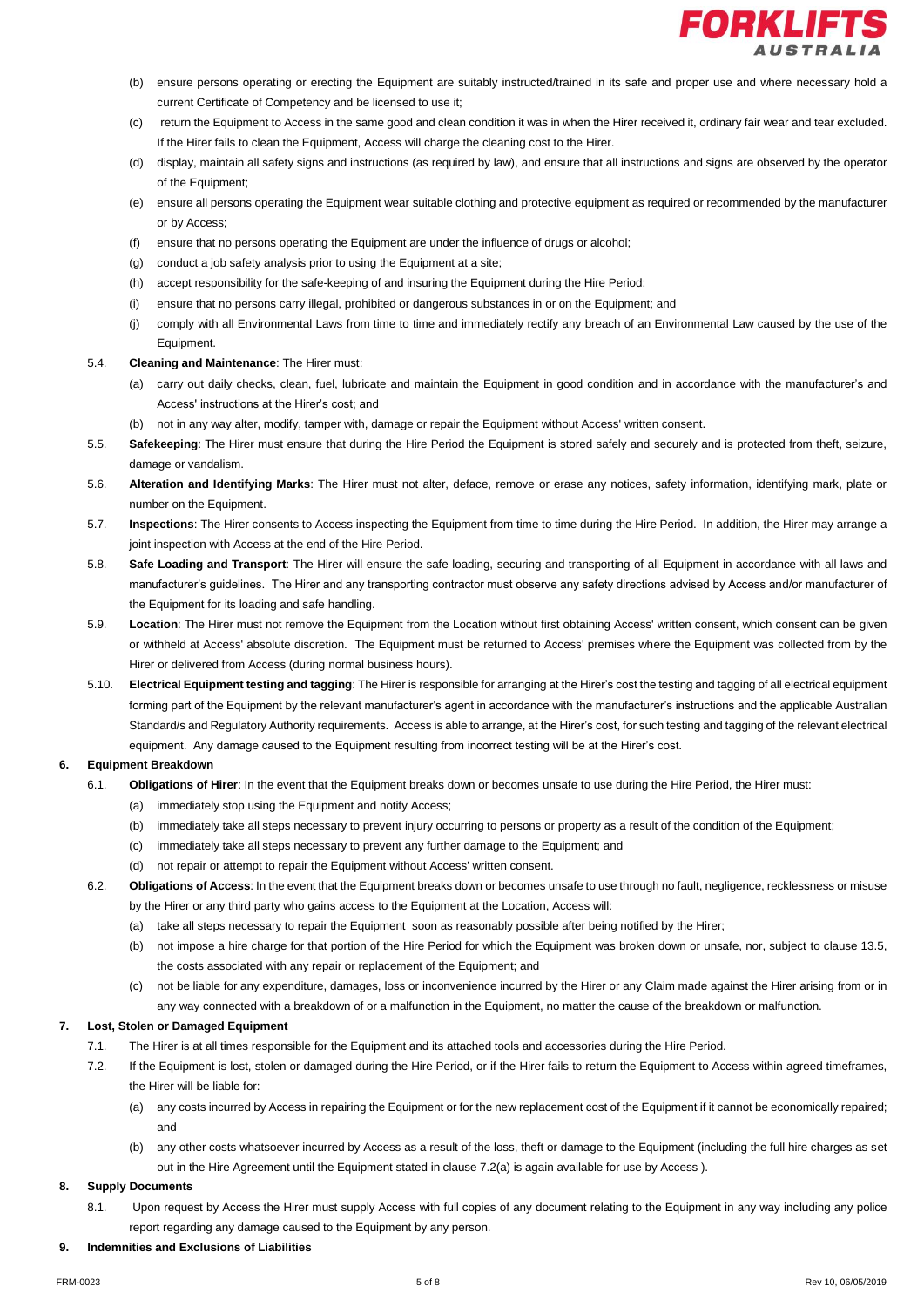

- 9.1. Subject to clause 9.2 and except as expressly provided to the contrary in the Hire Agreement, all terms, conditions, warranties, undertakings, inducements or representations whether express or implied, statutory or otherwise, relating to Access' obligations under the Hire Agreement are excluded from the Hire Agreement to the extent permissible by law.
- 9.2. Where any Act of Parliament implies a term, condition or warranty in this Hire Agreement and that Act prohibits provisions in a contract excluding or modifying the application, exercise or liability under that term, condition or warranty, such term, condition or warranty will be deemed to be included in this Hire Agreement to the minimum extent permissible. The Hirer hereby warrants and agrees with Access that any damages suffered by it as a result of any breach by Access of this Hire Agreement or any breach of any applicable legislation will not exceed and otherwise be capped at the lesser of the actual charges payable pursuant to the Hire Agreement or four months hire charges.
- 9.3. Subject to clause 9.2, Access will not be under any liability to the Hirer for consequential loss or damage (including loss of actual or anticipated profits or revenue, economic loss of any kind or any loss suffered as a result of any claim or claims by third parties) in contract, tort (including negligence) under statute or otherwise from or in relation to the Equipment or this Hire Agreement.
- 9.4. The Hirer is liable for and indemnifies Access against all liability, claims, loss, costs and expenses (including legal fees, costs and disbursements on the higher of a full indemnity basis and a solicitor/client basis, determined without taxation, assessment or similar process and whether incurred or awarded against Access and any environmental loss, cost, damage or expense) arising from or incurred in connection with the Hirer's hire and use of the Equipment or its breach of the Hire Agreement.
- 9.5. Each indemnity in this Hire Agreement is a continuing obligation, separate and independent from the other obligations of the parties and survives termination, completion and expiration of this Hire Agreement. It is not necessary for a party to incur expenses or make any payment before enforcing a right of indemnity conferred by this Hire Agreement. The Hirer must pay on demand any amount it must pay under an indemnity in this Hire Agreement.
- 9.6. For the purposes of clauses 9.3 to 9.5, use of Equipment operated by a person supplied by Access will be use of the Equipment by the Hirer.

#### **10. PPS Law**

- 10.1. For the purposes of this clause, "**PPS Law**" means the Personal Property Securities Act 2009 (Cth) and Regulations and any other associated or consequential Act or Regulation, as amended. A term defined in the PPS Law has the same meaning when used in this clause.
- 10.2. The Hirer acknowledges that this Hire Agreement is a security agreement and a PPS Lease for the purposes of the PPS Law and creates a security interest in all Equipment rented to the Hirer, as security for the Hirer's obligations to Access under this Hire Agreement.
- 10.3. The Hirer agrees to indemnify Access for any costs, commissions, fees and expenses, including legal expenses, in relation to the registration, maintenance, enforcement or discharge of a security interest.
- 10.4. The Hirer agrees to do all such things, sign and/or provide all such documents and/or provide any further information as necessary and required to enable Access to acquire a perfected security interest in all Equipment supplied by Access to the Hirer and, if applicable, a Purchase Money Security Interest.
- 10.5. The Hirer agrees to contract out of, waive or exclude such sections of the PPS Law as Access may require, to the extent that those sections are able to be excluded under the PPS law. The Hirer expressly agrees to:
	- (a) contract out of the enforcement provisions referred to in Articles 115(1)(f) to 115(1)(h), 115(1)(l) to 115(1)(n), 115(1)(p), 115(1)(q) and 115(1)(r) of the PPS Law;
	- (b) waive their right to receive a copy of any notice or statement under Articles 157 and 175 of the PPS Law in respect of the security interest created by this Contract;
	- (c) not sell or grant any other security interest in the Equipment rented, and
	- (d) not change or attempt to change any document or registration made or required under the PPS Law in relation to the security interest created by this Contract without the prior written consent of Access.
- $10.6$  If:
	- (a) a PPS Law applies or commences to apply to this Hire Agreement or any transaction contemplated by it, or Access determines based on legal advice that this is the case; and
	- (b) in the opinion of Access, the PPS Law:
		- (i) does or will adversely affect its security position or obligations; or
		- enables or would enable its security position to be improved without materially adversely affecting the Hirer,

Access may give notice to the Hirer to do anything (including amending this Hire Agreement or executing a new document) that in Access' reasonable opinion is necessary, to the maximum possible extent, to overcome the circumstances contemplated in subclause 10.6(b)(i) above and/or improve the security position as contemplated in subclause 10.6(b)(ii) above. The Hirer must comply with the requirements of that notice within the time specified in the notice.

- 10.7. The Hirer will not lease, hire, bail or otherwise deal with (**'sub-hire'**) the Equipment unless Access gives its prior written consent. Any such sub-hire must be in writing in a form acceptable to Access and must be expressed to be subject to Access' rights under this Hire Agreement. Hirer may not vary a sub-hire without the prior written consent of Access.
- 10.8. The Hirer must ensure Access is provided with up-to-date information about the sub-hire including the identity of the sub-hirer, the terms of and state of accounts and payment under the sub-hire and the location and condition of the Equipment.
- 10.9. The Hirer must take all steps including registration on the PPS register as may be required to:
	- (a) ensure that any security interest arising under or in respect of the sub-hire is enforceable, perfected and otherwise effective under the PPSA;
		- (b) enable the Hirer to gain (subject always to the rights of Access and its related entities) first priority (or any other priority Access agrees to writing) for the security interest; and
		- (c) enable the parties to exercise their respective rights in connection with the security interest.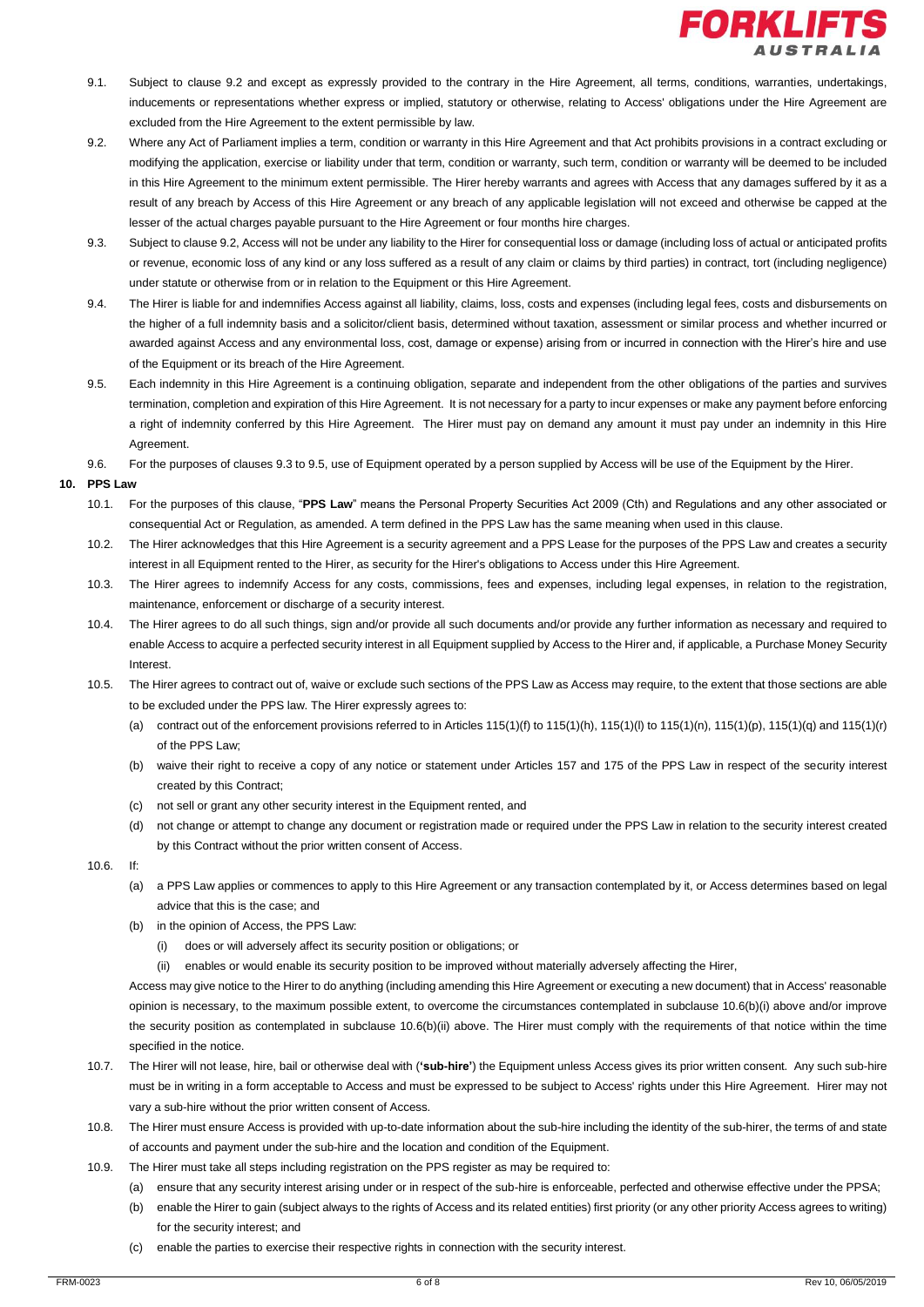

- 10.10. If having completed everything reasonably practicable as required under the above clause, in the reasonable opinion of Access its security position
	- or obligations under or in connection with this Hire Agreement have been or will be materially adversely affected, Access may by further notice to the Hirer terminate this Hire Agreement, in which case:
	- (a) this Hire Agreement will be terminated with effect from the date or time specified in the notice; and
	- (b) the Hirer must pay to Access all monies owing to it within 30 days of that termination.

#### **11. Termination**

- 11.1. Access may terminate the Hire Agreement immediately by notice to the Hirer, if:
	- (a) the Hirer breaches any term of the Hire Agreement; or
	- (b) the Hirer becomes bankrupt or insolvent, executes a personal insolvency agreement, enters into liquidation, comes under external administration, goes into receivership or ceases to carry on business.
- 11.2. Access may terminate the Hire Agreement for any other reason by giving the Hirer 2 hours' notice.
- 11.3. The right of termination is in addition to any other rights under the Hire Agreement and does not exclude any right or remedy under law or equity and the terms of this Hire Agreement (including in respect of payment of the hire charges) continue to apply until the return of the Equipment to Access (or collection by Access if agreed).

#### **12. Recovery of Equipment**

12.1. If the Hirer is in breach of the Hire Agreement or if Access has terminated this Hire Agreement, Access may take all steps necessary (including legal action) to recover the Equipment, including entering the Hirer's premises to do so and the Hirer hereby authorises Access to do so.

#### **13. Remote Area Hire Conditions**

13.1. **Definitions**:

"**Remote Area**" is a location in excess of 50km from nearest Access branch.

"**PMP**" is the electronically managed preventive maintenance programme operated by Access (or its agent) for all Equipment. The PMP involves regular attendance on site by Access' service personnel to conduct routine 3 monthly Equipment servicing and general maintenance requirements.

- 13.2. Unless otherwise specified in the Hire Agreement the PMP for all Equipment operating in a Remote Area will be subject to a per km charge both to and from the site at the scheduled rate per kilometre plus labour costs at the scheduled rate, per person per hour (including travelling time) plus any other direct travelling costs including airfares and accommodation (**Remote Area Travelling Charges)**.
- 13.3. Multiple items of Equipment hired by the same Hirer on the one site will only be charged as "*one call out*".
- 13.4. The Hirer remains responsible for daily maintenance and care of all Equipment in its possession, including daily checking of all fluids (fuel, oil, water, battery levels etc), general tightening of any loose nuts, bolts, belts or fittings and lubrication of all grease points.
- 13.5. If the Equipment breaks down in a Remote Area, the Hirer must also pay Access the Remote Area Travelling Charges relating to any attendance to the location concerned.
- 13.6. It is the responsibility of the Hirer to provide access to site. Refusal to allow access to equipment at the specified intervals will incur charges. Equipment will be placed out of service at full charge until access is given for servicing to be completed.
- 13.7. If the Hirer requires Equipment to be serviced at intervals other than the pre-determined PMP service cycle (to align service cycles with site requirements), then the Hirer must pay all charges relating to attendance to site by a technician to complete the additional service.
- 13.8. It is the responsibility of the Hirer to provide accommodation for Remote Areas if no accommodation is available within 20 kilometres of that location.

#### **14. Miscellaneous**

- 14.1. **Severability**: If any part of the Hire Agreement (including these Terms and Conditions) becomes void or unenforceable for any reason, then that part will be severed with the intent that all remaining parts will continue to be in full force and effect and be unaffected by the severance of any other parts.
- 14.2. **Governing Law and Default Recovery**: The Hire Agreement is governed by the laws of Western Australia and each party submits to the exclusive jurisdiction of the courts of that State.
- 14.3. **Security of Obligations**: As security for the obligations and liabilities of the Hirer and Guarantors under the Hire Agreement, the Hirer and Guarantors hereby charges for the due and punctual payment and performance of those obligations and liabilities, all of its legal and equitable interest (both present and future) of whatsoever nature held in any way in any real property. Without limiting the generality of the charge in this clause, the Hirer and Guarantors agree, on request by Access, to execute any documents and do all things necessary required by Access to register a mortgage security over any real property in which the Hirer and Guarantors have an interest (whether legal, equitable, present or future). The Hirer and Guarantors will indemnify Access on an indemnity basis against all costs and expenses incurred by Access in connection with the preparation and registration of any mortgage documents. The Hirer and Guarantors also consent unconditionally to Access lodging a caveat or caveats noting its interest in any real property in which the Hirer and Guarantors have an interest (whether legal, equitable, present or future).
- 14.4. **Entire Agreement**: The Hire Agreement, including these Terms and Conditions of Hire and the relevant credit application and Hire Docket (or other order documentation approved by Access in respect of the Equipment), comprises the entire agreement between the parties. No additional terms and conditions proposed by the Hirer (including any terms contained in any hire order provided by the Hirer) apply to the hire of the Equipment unless agreed to in writing by Access.
- 14.5. **No Reliance**: The Hirer acknowledges that neither Access nor any other person acting on Access' behalf has made any representation or other inducement to it to enter into the Hire Agreement and that it has not entered into the Hire Agreement in reliance on any representations or inducements (including in relation to the use of the Equipment) except for those representations or inducements contained herein.
- 14.6. **Variation**: Access may at any time vary the Hire Agreement, including these Terms and Conditions of Hire, by giving the Hirer 14 days' written notice of its intention to do so. If the Hirer is materially prejudiced by the variation, it may terminate the Hire Agreement by returning the Equipment to Access (or, if agreed, arranging collection by Access, in which case the Hire Agreement terminates upon collection by Access).